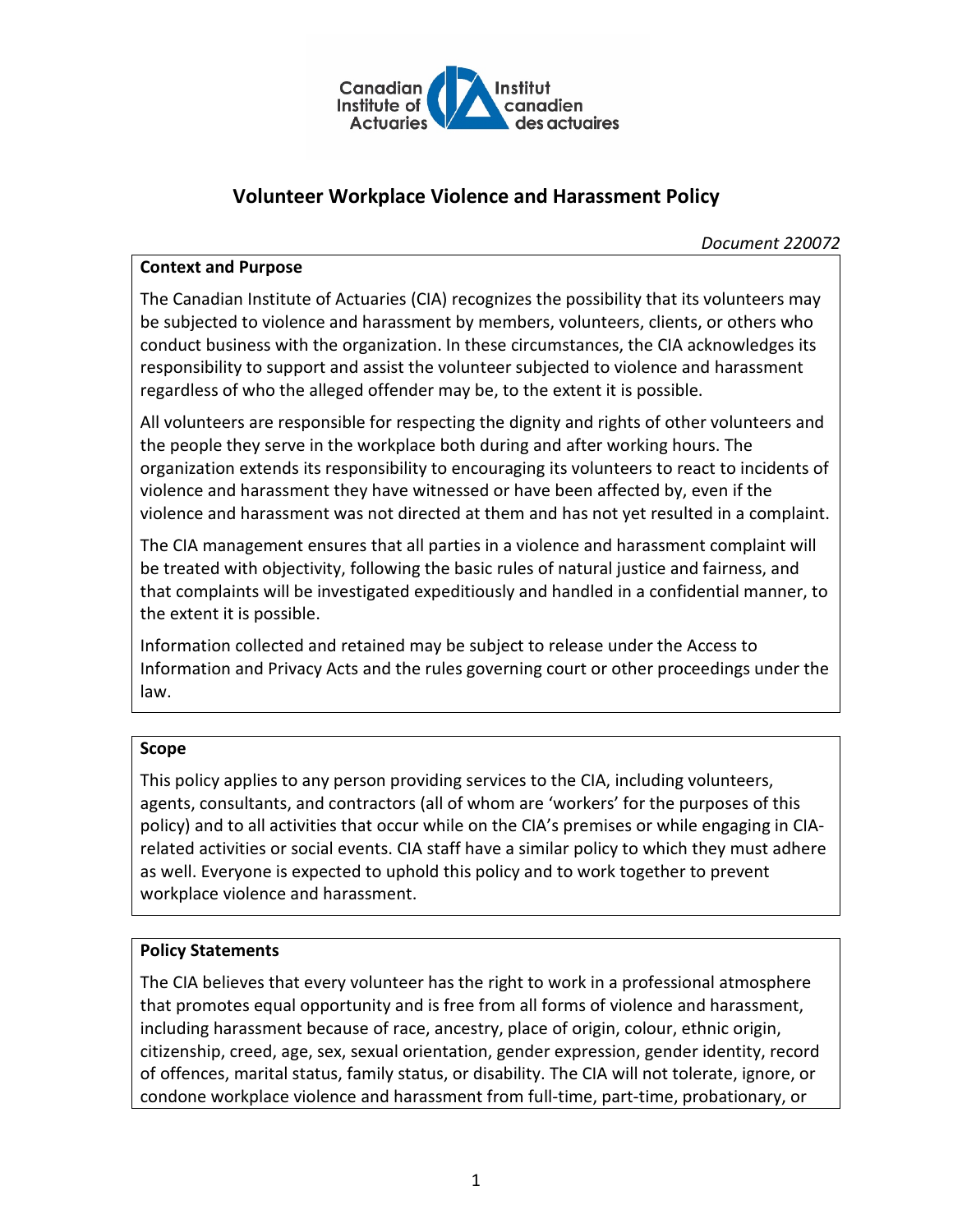contract employees, volunteers, agents, or contractors, considering them very serious offences that may result in disciplinary action, up to and including termination of employment, cancellation of a contract or services, or referral to the Professional Conduct Board.

This policy also protects workers from workplace violence and harassment by other individuals with whom they may have contact in the course of their duties, including clients and suppliers of goods and services to the CIA.

# **Objectives**

To adhere to the provisions of the Ontario Human Rights Code and the Ontario Occupational Health and Safety Act (or corresponding provincial code depending on the location of the incident), if and as applicable, and to commit to providing a courteous working environment where all persons are treated with respect and dignity.

To inform all volunteers, agents and contractors who do business with the CIA of this policy and hold them accountable to adhere to it.

To ensure that all CIA volunteers are treated fairly and consistently.

# **Exemptions**

N/A

**Escalation Procedures/Management of Non-compliance with this Policy**

- [Volunteer Code of Conduct](http://www.cia-ica.ca/docs/default-source/2020/220071e.pdf)
- [Volunteer Whistle-Blowing Policy](http://www.cia-ica.ca/docs/default-source/2019/219002e.pdf) and Procedures

# **Definitions and Abbreviations**

"Workplace" covers places where volunteers provide services to the CIA, and includes all places where CIA business occurs, including, but not limited to, the following:

- i. CIA buildings (whether owned or leased) and perimeters including parking lots, sidewalks, and driveways;
- ii. CIA vehicles;
- iii. Off-site locations where CIA business occurs;
- iv. CIA-led events; and,
- v. Travel for CIA business.

"Workplace violence" is defined as the following:

i. The exercise of physical force by a person against a worker, in a workplace, that causes, or could cause, physical injury to the worker;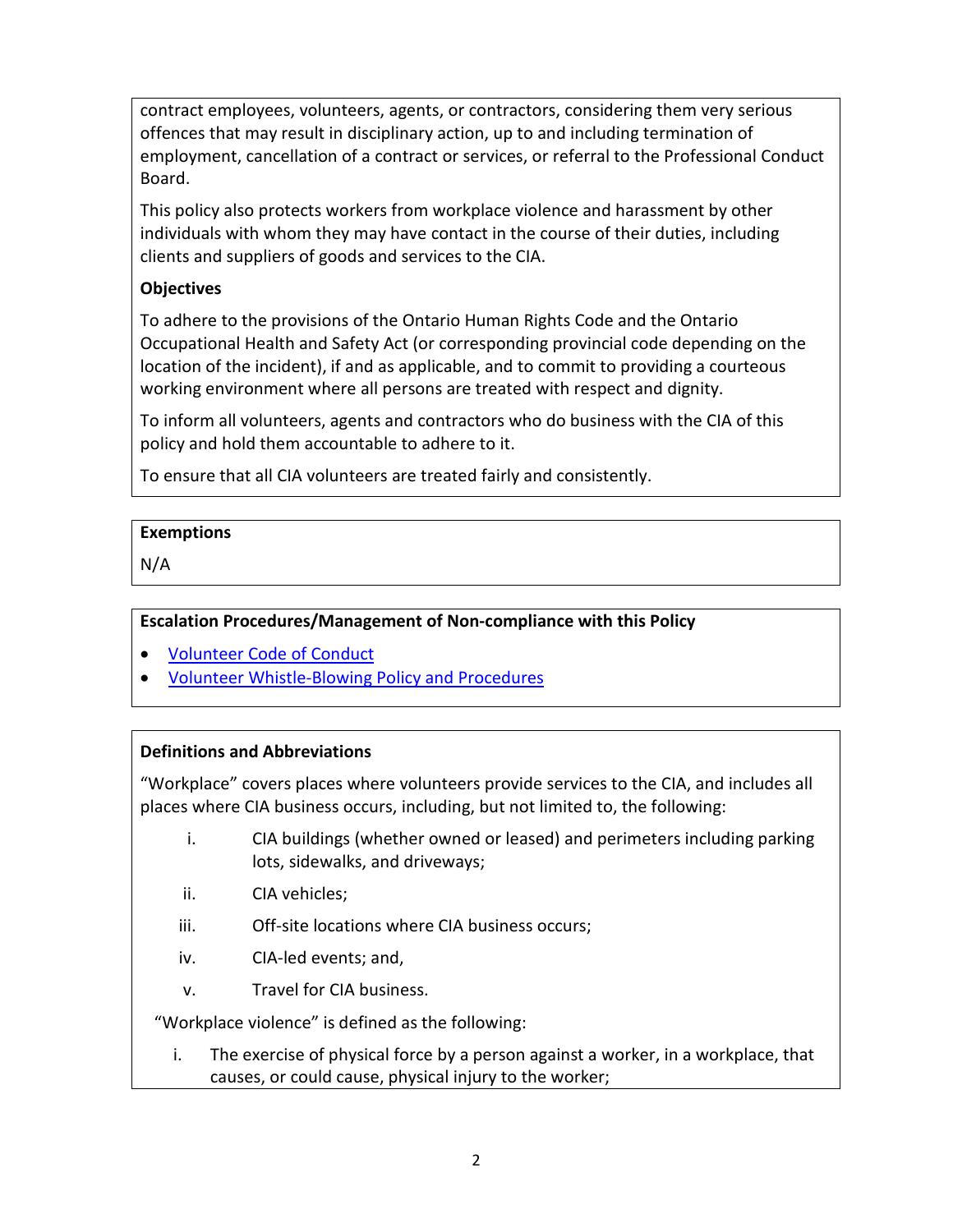- ii. An attempt to exercise physical force against a worker, in a workplace, that could cause physical injury to the worker; and;
- iii. A statement or behaviour that it is reasonable for a worker to interpret as a threat to exercise physical force against the worker, in a workplace, that could cause physical injury to the worker.

A person who has a personal relationship with a worker—such as a current or former spouse or partner—may attempt or threaten to physically harm that worker or the worker's colleagues. In such a situation, domestic violence is considered to be workplace violence and is covered under this policy. If the CIA is aware of a domestic violence situation that could expose a worker to physical injury, it will take every precaution reasonable in the circumstances for the protection of the worker and other volunteers.

"Workplace harassment" means "engaging in a course of vexatious comment or conduct against a worker in a workplace that is known or ought reasonably to be known to be unwelcome<sup>"[1](#page-2-0)</sup> or "workplace sexual harassment". This may include comments or actions in the workplace that negatively affect working relationships or productivity or create a poisoned work environment.

Harassment may occur as one incident or a series of incidents involving unwelcome comments or conduct.

Workplace harassment includes psychological or personal harassment and bullying, as well as comments and conduct prohibited under the grounds stipulated in the Ontario Human Rights Code. Sexual harassment is a form of workplace harassment.

Examples of harassing behaviour prohibited under this policy are the following:

- i. Verbal abuse or inappropriate displays of anger;
- ii. Bullying;

| iii. | Comments or actions that constitute harassment or discrimination under<br>the Ontario Human Rights Code, including, but not limited to, sexual<br>harassment and harassment or discrimination based on an individual's race,<br>ancestry, colour, creed, gender expression, gender identity, sex, sexual<br>orientation, place of origin, ethnic origin, citizenship, marital status, family<br>status, record of offences, age, or disability; |
|------|-------------------------------------------------------------------------------------------------------------------------------------------------------------------------------------------------------------------------------------------------------------------------------------------------------------------------------------------------------------------------------------------------------------------------------------------------|
| iv.  | The display, circulation, or electronic transmission of pornographic, racist,<br>or other offensive or derogatory text or pictures;                                                                                                                                                                                                                                                                                                             |
| v.   | Conduct that interferes with a person's work performance and creates an<br>intimidating, hostile, or offensive work environment;                                                                                                                                                                                                                                                                                                                |
| vi.  | Unfounded complaints that are made in bad faith, in reprisal, frivolously, or<br>with malicious intent;                                                                                                                                                                                                                                                                                                                                         |
| vii. | Interfering with a workplace violence or harassment investigation;                                                                                                                                                                                                                                                                                                                                                                              |

<span id="page-2-0"></span><sup>1</sup> Source: [Occupational Health and Safety Act,](https://www.ontario.ca/laws/statute/90o01?_ga=2.69686805.427867232.1539366722-14305150.1539366722) Ontario Ministry of Labour, accessed October 12, 2018.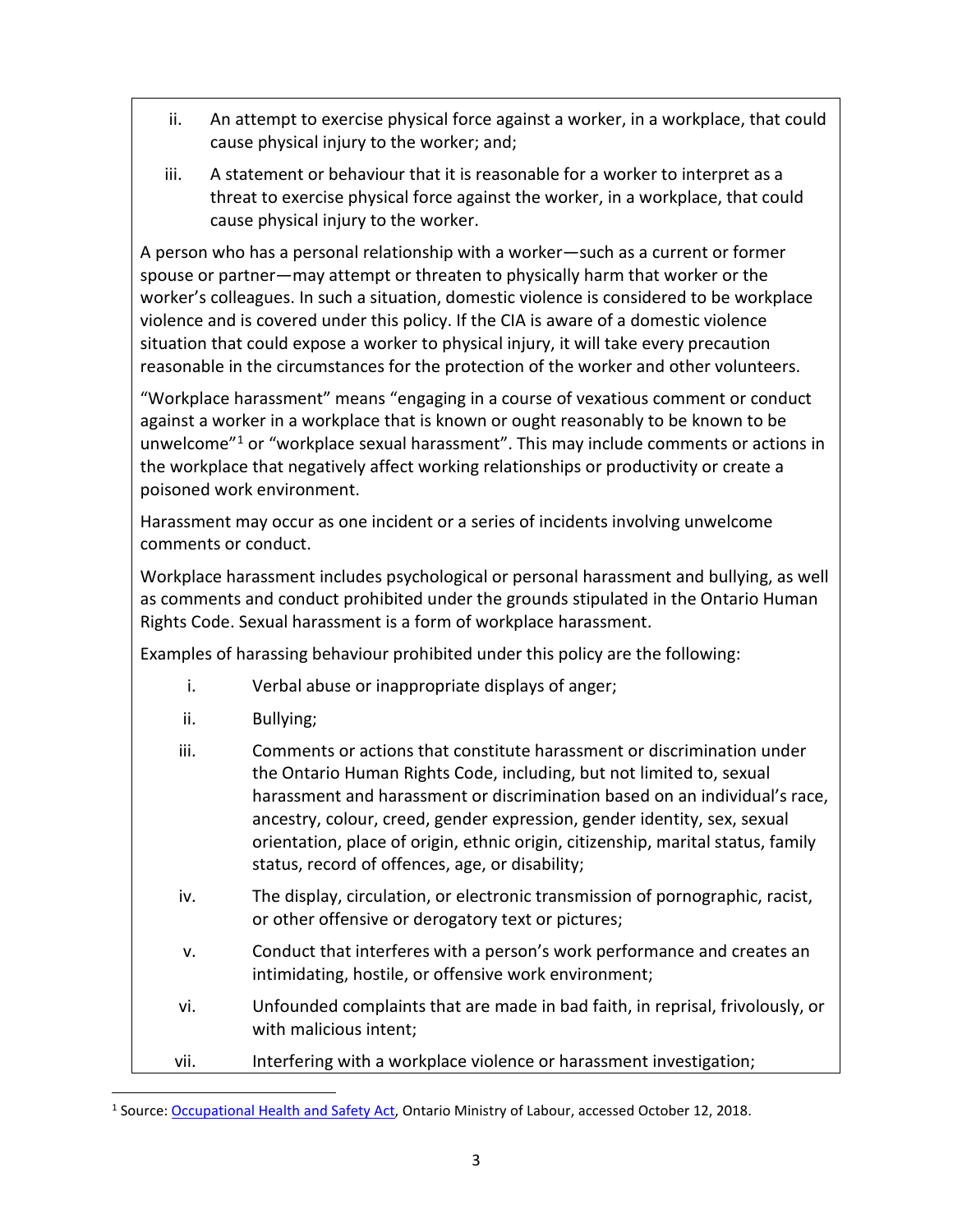- viii. Intimidating a complainant, respondent, or witness or influencing a person to give false or misleading information; and/or
	- ix. Failure of individuals in positions of authority to respond in accordance with this policy to incidents of misconduct or allegations of discrimination or harassment. Such failure may be considered as condoning such behaviour and therefore a violation of this policy.

"Sexual harassment" means "engaging in a course of vexatious comment or conduct against a worker in a workplace because of sex, sexual orientation, gender identity, or gender expression, where the course of comment or conduct is known or ought reasonably to be known to be unwelcome", or "making a sexual solicitation or advance where the person making the solicitation or advance is in a position to confer, grant, or deny a benefit or advancement to the worker and the person knows or ought reasonably to know that the solicitation or advance is unwelcome".

Sexual harassment can also take the form of a reprisal or threat of reprisal for the rejection of a sexual solicitation or advance made by a person who is in a position to grant or deny a benefit.

Sexual harassment includes, but is not limited to, the following:

- i. Leering;
- ii. The display of sexually offensive material;
- iii. Sexually degrading words used to describe a person;
- iv. Derogatory or degrading remarks directed towards members of one sex or one sexual orientation;
- v. Sexually suggestive or obscene comments or gestures;
- vi. Inquiries or comments about a person's sex life;
- vii. Unwelcome sexual flirtations, advances, or propositions;
- viii. Persistent unwanted contact or attention after the end of a consensual relationship;
- ix. Requests for sexual favours;
- x. Unwanted touching;
- xi. Verbal abuse or threats; and
- xii. Sexual assault.

This policy for the prevention of workplace harassment is not intended to limit or constrain the reasonable exercise of management functions in the workplace. Specifically, this policy does not prohibit management staff from carrying out functions that fall within their rights and responsibilities, provided this is done in an appropriate, professional manner that does not constitute an abuse of power. Such functions include, but are not limited to, the following: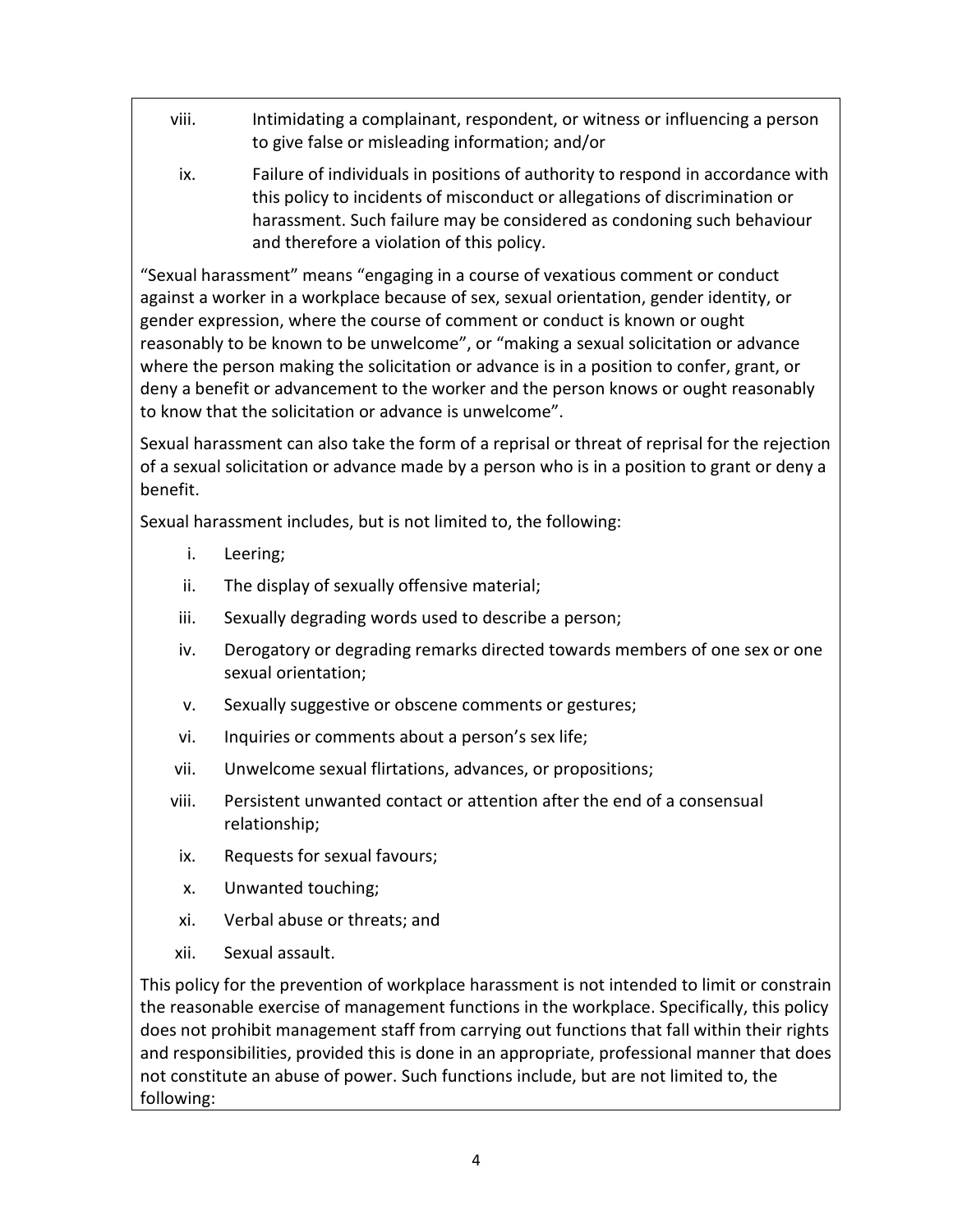- i. Conducting performance appraisals;
- ii. Addressing performance, conduct, and dress issues;
- iii. Delegating work assignments; and
- iv. Determining work locations and schedules for volunteers.

As such, a reasonable action taken by a CIA representative relating to the management and direction of volunteers or the workplace is not workplace harassment.

Any act of retaliation against a person using this policy in good faith to report an incident of workplace violence or harassment or a person who is assisting in an investigation under this policy will be treated as an act of harassment in and of itself. For this policy to be effective, people must feel free to report and assist in the investigation of charges of workplace violence or harassment. Retaliation is seen as an attempt to undermine the express purposes of this policy, and will attract sanctions.

### **Associated Documents**

- [Volunteer Code of Conduct](http://www.cia-ica.ca/docs/default-source/2020/220071e.pdf)
- [Volunteer Whistle-Blowing Policy and Procedures](http://www.cia-ica.ca/docs/default-source/2019/219002e.pdf)

## **References**

N/A

| <b>Monitoring, Evaluation, and Review</b> |                                                        |  |  |
|-------------------------------------------|--------------------------------------------------------|--|--|
| Approval date                             | December 4, 2019                                       |  |  |
| Effective date                            | January 1, 2020                                        |  |  |
| Approval authority                        | <b>Board</b>                                           |  |  |
| Review owner                              | Human Resources, Finance, Audit, and Risk<br>Committee |  |  |
| Prior review and revision dates           | September 19, 2018; November 21, 2018                  |  |  |
| Review cycle                              | Three years                                            |  |  |
| Next review date                          | 2021                                                   |  |  |
| <b>Procedures</b>                         |                                                        |  |  |

Volunteer Workplace Violence and Harassment Program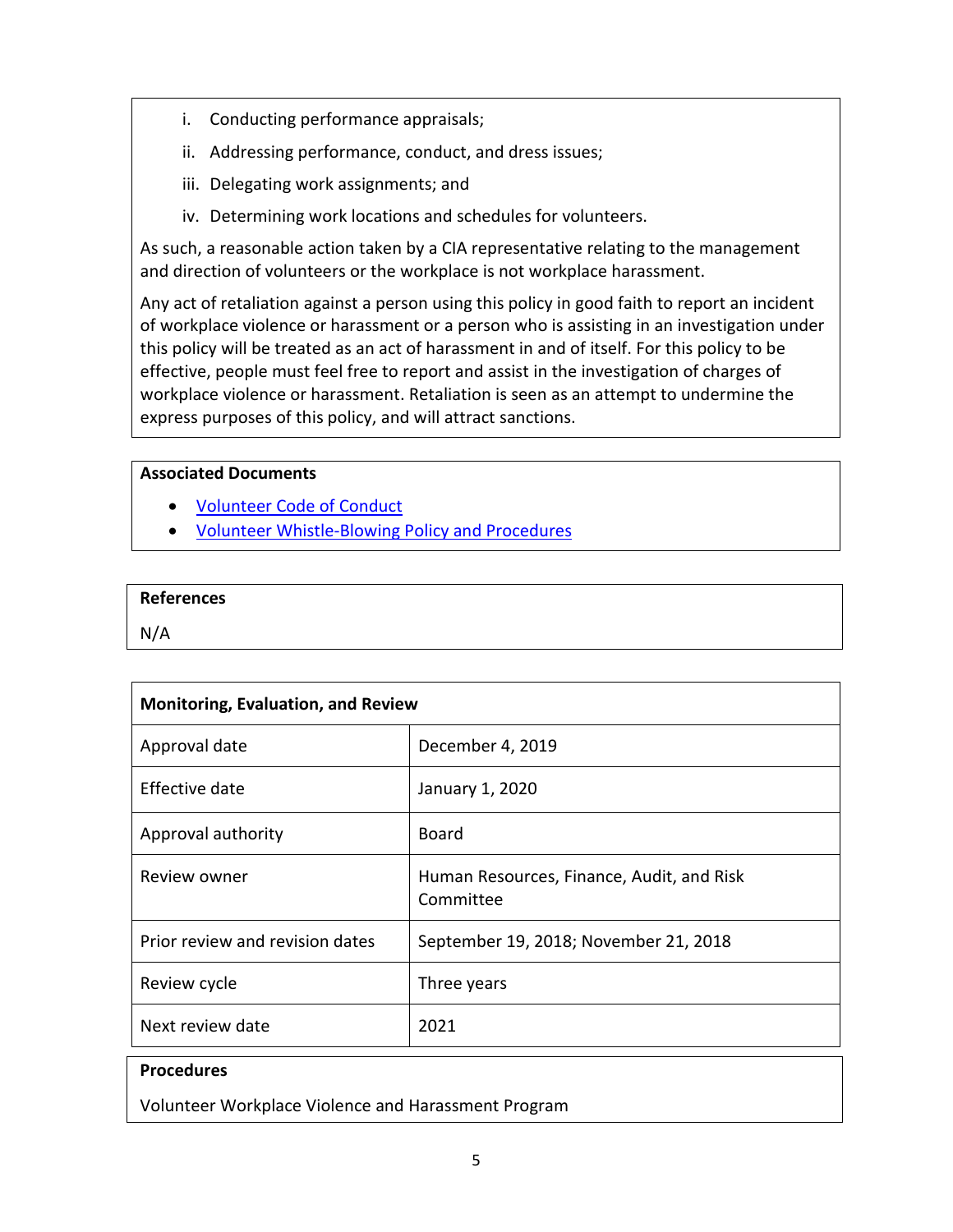## **Appendix A – Volunteer Workplace Violence and Harassment Process**

The CIA's workplace violence and harassment process includes measures to protect workers from workplace violence and harassment, procedures for summoning immediate assistance if workplace violence occurs, and a process for workers to report incidents or raise concerns.

The CIA will ensure that the Workplace Violence and Harassment Policy and the supporting process are implemented and maintained and that all volunteers have the appropriate information and instruction to protect them from violence and harassment in the workplace.

All workers are encouraged to raise any concerns about workplace violence and harassment, and to report any violent incidents or threats or incidents of workplace harassment, including sexual harassment, regardless of whom the offender may be.

The CIA encourages prompt reporting of complaints so that a rapid response and appropriate action may be taken. However, recognizing the sensitivity of these problems and the emotional toll such conduct may have on a person, the late reporting of complaints may not in itself preclude the CIA from taking action.

Complaints may be lodged by a volunteer who is not experiencing workplace violence or harassment directly but who has witnessed or is affected by workplace violence or the harassment of others. A worker who becomes aware of situations where workplace violence, harassment, or discrimination may be occurring is requested to notify their volunteer group chair or the Director, Operations. The potential problem will be actively monitored and, when necessary, investigated. Steps will be taken to correct the situation.

When a worker is alleged to be involved in an incident of workplace violence or harassment, their term of service as a volunteer may be suspended pending an investigation of the complaint. If the investigation does not support the charge of violence or harassment, the term of service will be resumed. However, if the investigation supports the charge of workplace violence or harassment, other appropriate measures may follow, such as a referral to the Professional Conduct Board.

### **Roles and Responsibilities**

Workers have a responsibility to

- i. Treat individuals in the workplace with respect and dignity;
- ii. Be familiar and comply with the CIA's policy and procedures for handling incidents of violence and harassment;
- iii. Where the worker feels comfortable or confident doing so, promptly and clearly make known to the offender their disapproval of or unease with any offensive behaviour;
- iv. Promptly report incidents of violence and harassment to their volunteer group chair or to the Director, Operations;
- v. Promptly report systematic problems that may cause, contribute to, or encourage violence and harassment in the workplace to their volunteer group chair or to the Director, Operations, even if the problems have not yet resulted in a complaint;
- vi. Keep a written record of the details (including times, locations, and names of any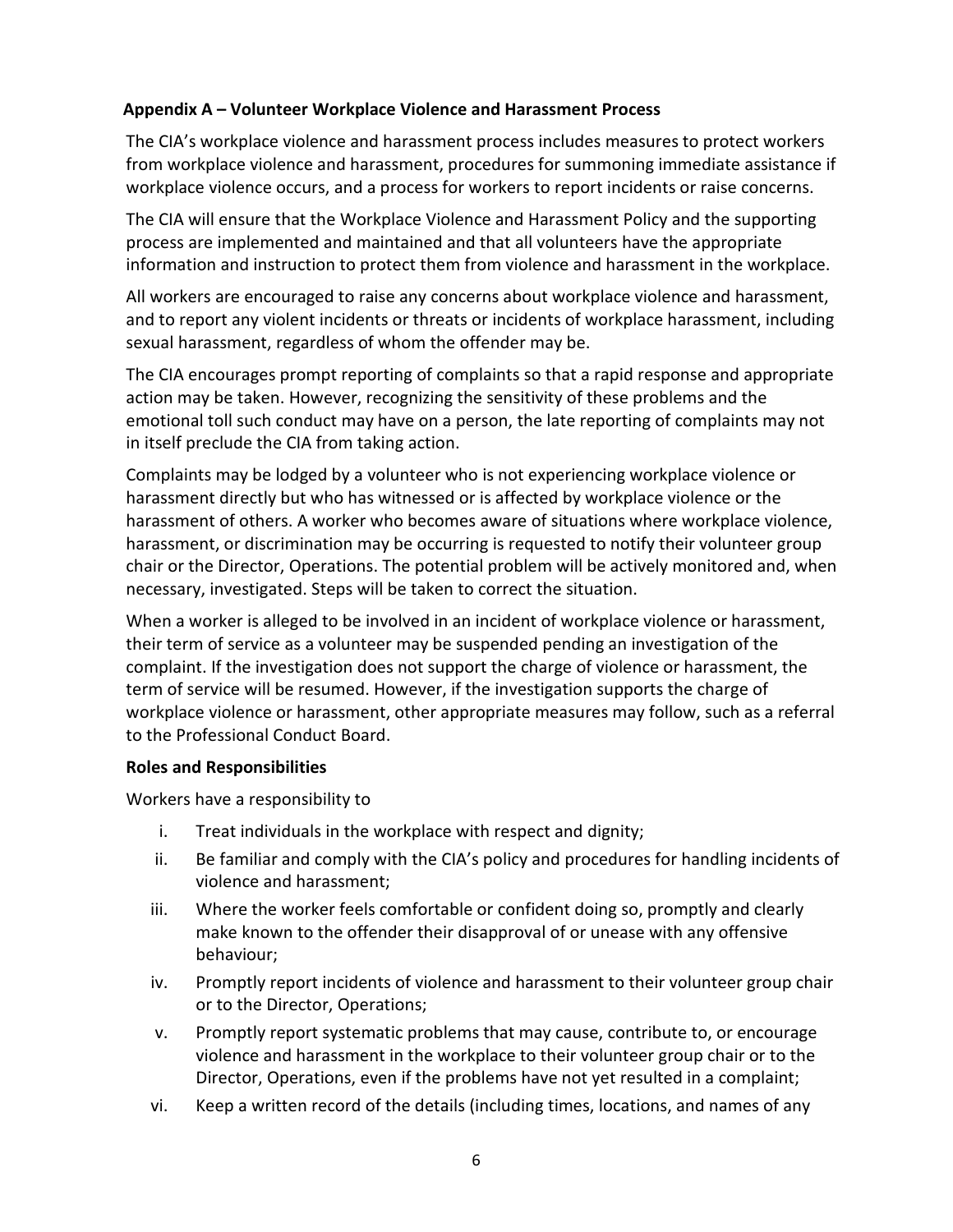witnesses) of the alleged incident(s) of violence or harassment; and

vii. Ensure that all parties involved in a violence and harassment complaint understand the importance of keeping all information confidential.

Volunteer group chairs have a responsibility to

- i. Treat individuals in the workplace with respect and dignity;
- ii. Be familiar and comply with the CIA's policy and procedures for handling incidents of violence and harassment;
- iii. Ensure that their workers are aware of and understand the CIA's policy on violence and harassment;
- iv. Ensure that workers dealing with the CIA's workers acknowledge as part of the formal contract between the parties that they will abide by the CIA's policy on violence and harassment;
- v. Ensure that the workplace violence and harassment policy is consistently applied to workers;
- vi. Ensure that all parties involved in a violence and harassment complaint understand the importance of keeping all information confidential;
- vii. Assist CIA workers, when requested, to express disapproval or prepare a complaint, including against persons not directly employed or engaged by the CIA;
- viii. Promptly take action to resolve any incident of alleged violence and harassment, including violence and harassment by persons who are not employed or engaged by the CIA;
- ix. Report any systematic problems resulting in violence and harassment in their work environment to the Director, Operations, and take prompt action to correct the problem; and
- x. Implement the disciplinary action instructed by the Executive Director.

The Director, Operations, has a responsibility to

- i. Treat individuals in the workplace with respect and dignity;
- ii. Ensure all workers understand the CIA's policy and procedures for dealing with workplace violence and harassment;
- iii. Ensure consistent application of the workplace violence and harassment policy in all cases throughout the organization;
- iv. Ensure that all parties involved in a violence and harassment complaint understand the importance of keeping all information confidential;
- v. Review the policy and procedures regularly to ensure they continue to meet the objectives of the CIA;
- vi. Provide assistance, clarification, and guidance to supervisors and workers with respect to situations involving alleged violence and harassment;
- vii. Advise and counsel management on any systemic problems in the CIA's work environment;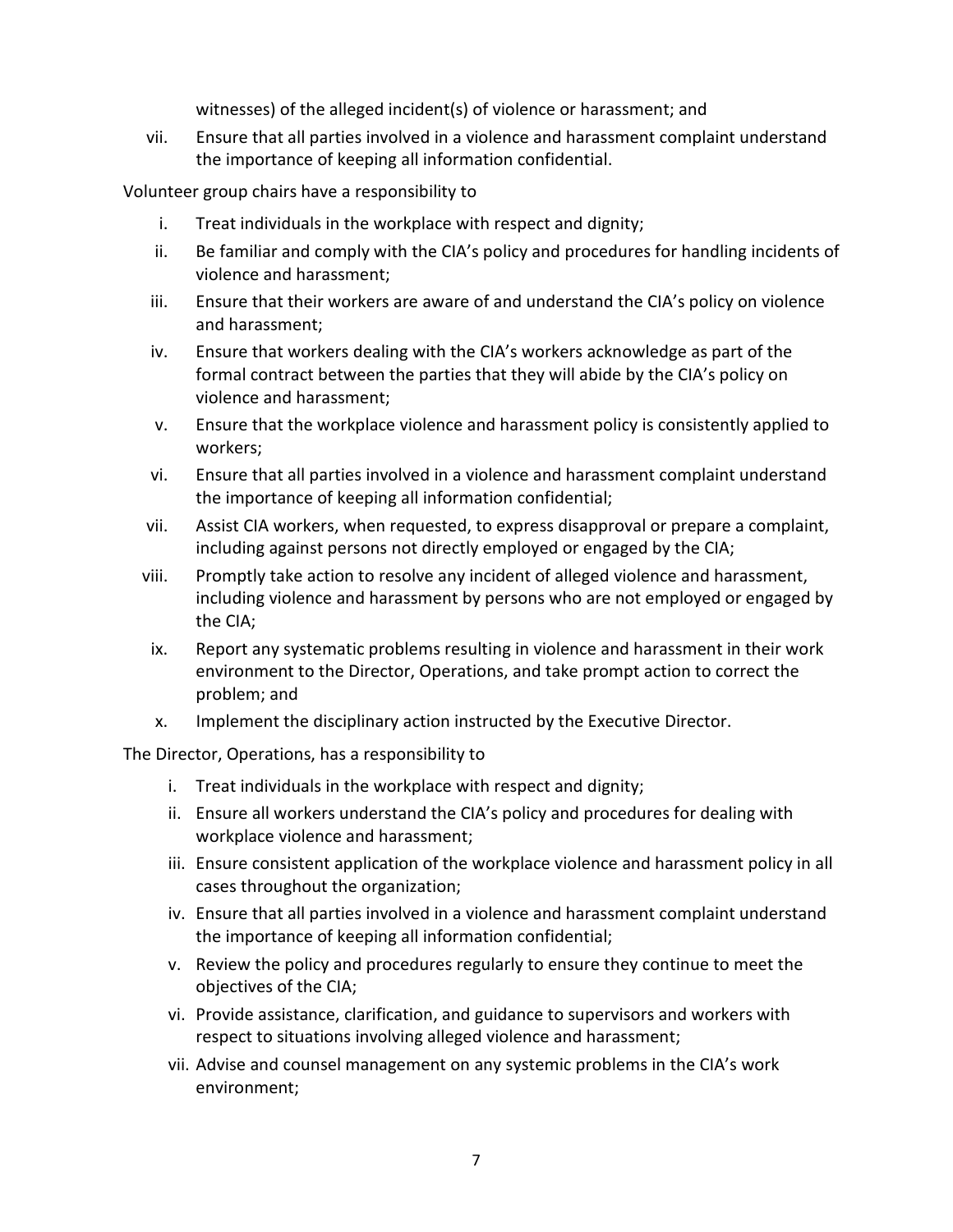- viii.Ensure the complainant and the alleged respondent are advised in writing of the details of a complaint, and of their rights and responsibilities where preliminary findings indicate the possibility that violence or harassment has occurred;
- ix. Ensure that allegations recorded in the investigation report are supported by evidence;
- x. Monitor the implementation of corrective or disciplinary action; and
- xi. Include a report of violence and/or harassment incidents and formal disciplinary action(s) taken in the offending worker's file, as applicable, and as appropriate and in a manner which protects access to this information.

The Executive Director has a responsibility to

- i. Treat individuals in the workplace with respect and dignity;
- ii. Ensure the CIA actively promotes a violence- and harassment-free workplace;
- iii. Ensure compliance by all workers with this policy;
- iv. Ensure that the policy and program are posted in the office and on the server (e.g., kitchen bulletin board, head-office Z drive, staff manual, volunteer portal, etc.);
- v. Ensure that all parties involved in a violence and/or harassment complaint understand the importance of keeping all information confidential;
- vi. Impose appropriate corrective or disciplinary action resulting from an investigation;
- vii. Ensure that workers who complain of workplace-related violence and/or harassment by a person who is not an employee of or engaged by the CIA, receive support and assistance from their supervisor and ensure that the supervisor takes appropriate action to resolve the situation; and
- viii. Assume the role of the Director, Operations, in incidents of alleged violence and/or harassment involving the Director, Operations.

The CIA President has the responsibility to

i. Assume the role of the Executive Director in incidents of alleged violence and/or harassment involving the Executive Director.

# **Imminent Actual Workplace Violence Process**

In the case of imminent or actual workplace violence or a threat of workplace violence, immediately alert your volunteer group chair, a CIA staff member, or security staff in the location your CIA business is taking place.

Take detailed notes of the incident, thereby ensuring that all events, including time, date, and names are properly documented. As soon as possible, contact your volunteer group chair or the Director, Operations.

# **Informal Complaint Process**

All workers are encouraged to attempt to resolve their concerns by direct communication with the person(s) engaging in unwelcome conduct or comments, or otherwise engaging in conduct in violation of this policy. When workers feel confident or comfortable in doing so, they should make it clearly known to the person(s) responsible that the behaviour is offensive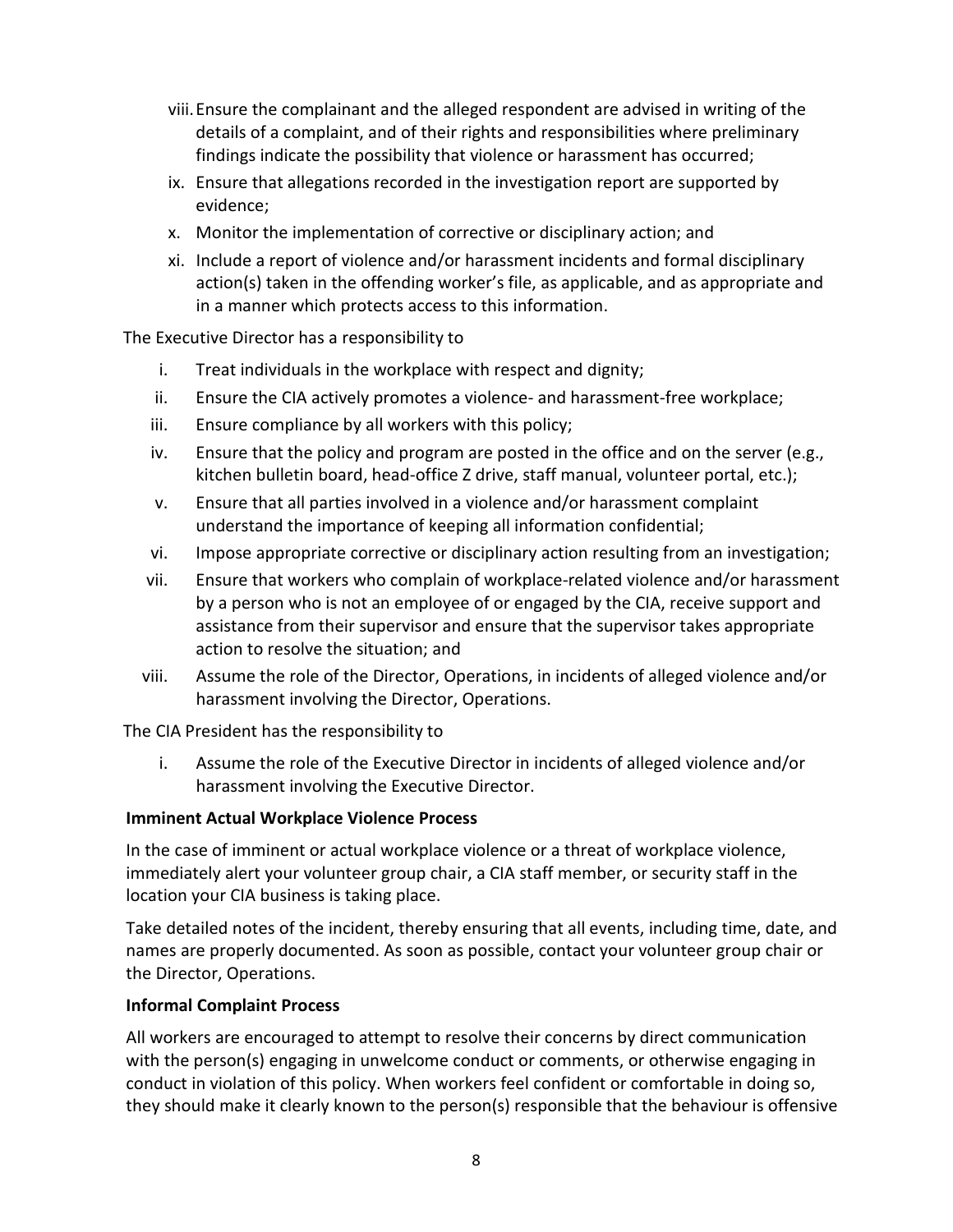and request that it stop. The respondent(s) may not realize that the behaviour is unwelcomed and offensive. You are encouraged to keep a written record of the date, time, details of conduct, and witnesses, if any.

In some situations, it may be difficult or inappropriate to address the conduct directly with the respondent, or the offensive behaviour may continue even after the respondent has been told the behaviour is offensive. In this case, workers should take immediate action as outlined below.

Workers who experience violence and/or harassment and attempt to deal directly with the respondent but fail, or feel that a direct approach is inappropriate, may choose to have the matter dealt with on an informal basis with the assistance of their volunteer group chair and/or the Director, Operations, without proceeding with a formal complaint. This step provides a means of obtaining information, voicing concern, and developing a way to deal with the problem. Workers are encouraged to discuss these matters directly with those management staff they feel comfortable with if they feel this could resolve the issue.

Where a worker is unsure that violence or harassment has occurred and would like help to determine whether the incident constitutes violence or harassment, the worker should immediately discuss the incident with their volunteer group chair and/or the Director, Operations.

Where the complainant finds the informal resolution to the problem unsuccessful, inappropriate, or unacceptable, the complainant may proceed with the formal complaint process.

### **Formal Complaint Process**

All formal complaints will be investigated by the Director, Operations, and must be written and signed. The CIA may engage a third party to help with the investigation process. The complaint must include a description of the incident (when it occurred, the persons involved), witnesses, if any, steps already taken, if any, to resolve the matter, and the remedy sought by the complainant. Where a worker is unable to provide, or under the circumstances cannot reasonably provide, a written complaint, the volunteer group chair and/or the Director, Operations, will assist the complainant to ensure the statement is accurately recorded.

When a complaint is initially received by the volunteer group chair, it is the chair's responsibility to report it to the Director, Operations, within two working days of receipt of the complaint. The Director, Operations, will interview the complainant to discuss and clarify the circumstances surrounding the incident to determine if there is a possibility that violence and/or harassment has occurred.

Where as a result of an interview, the complainant and the Director, Operations, agree that the conduct in question does not constitute violence and/or harassment as defined in this policy, no further action will be taken and the matter will be treated as closed.

Where an investigation is conducted, the Director, Operations, will advise the alleged respondent in writing that a complaint has been made, the details of the complaint, and that an investigation will be conducted. The complainant will be sent a copy of this notice within two working days of the interview with the Director, Operations. If the results of the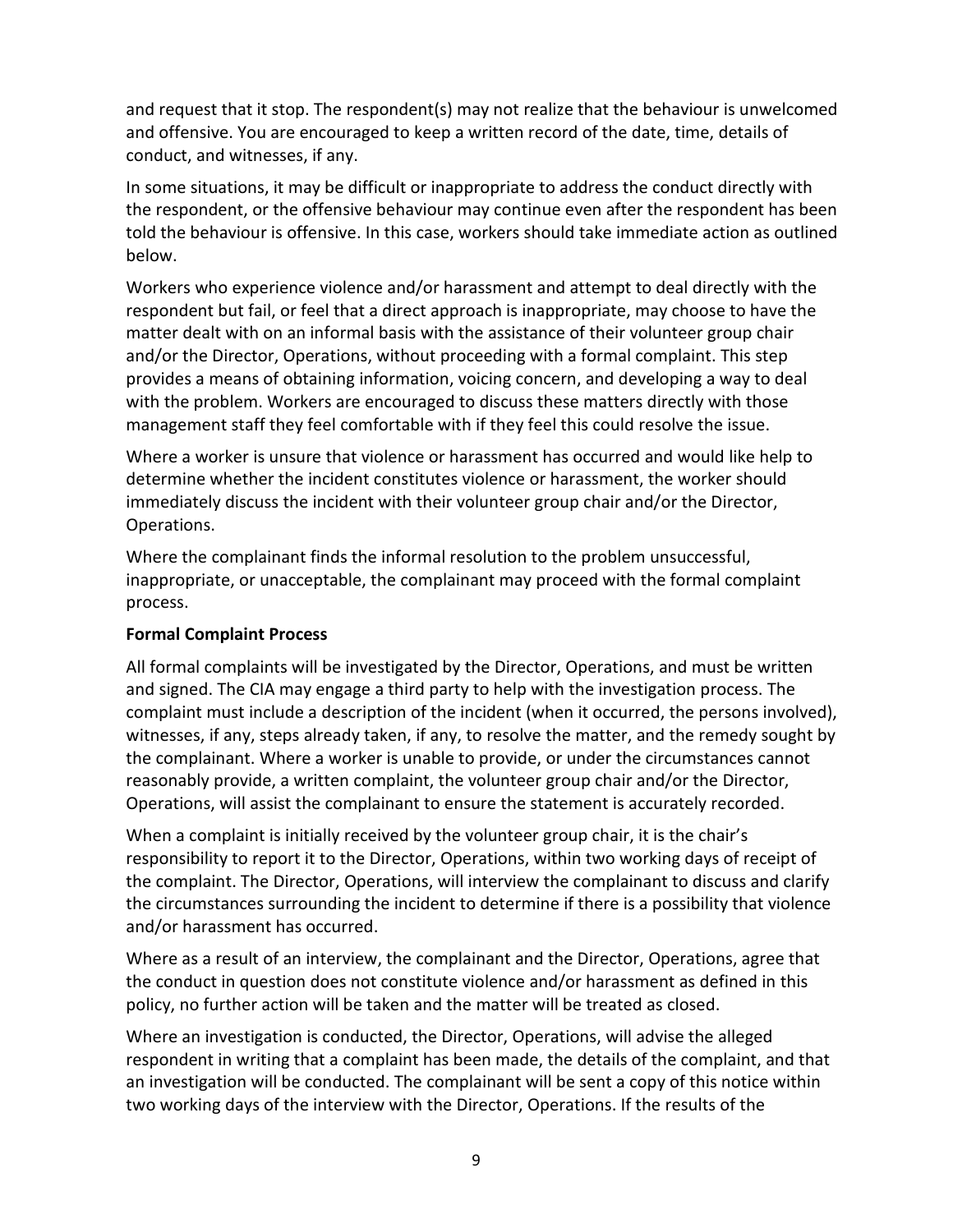interview or investigation indicate that there may be a malicious complaint, the report will be forwarded to the Executive Director for further action.

If an investigation is to be conducted, it will include interviews with the complainant, the alleged respondent, and any witnesses. Depending on the circumstances, the investigation may be conducted by a third-party investigator. The investigator will prepare a written report of the investigation findings. The report shall be provided along with recommendations, if any, to the Executive Director for action.

Where the information gathered in the early stages of the complaint process suggests a reasonable possibility of a solution, the Director, Operations, may propose a resolution mechanism prior to proceeding with a full investigation.

The Director, Operations, will meet with the parties involved to discuss the findings of the investigation to date, inform them of the possibility of an early solution, and give them details of the proposed solution. This allows the parties to become aware of the tentative findings, and presents an opportunity, based on the information, to mutually agree to resolve the matter without further investigation.

Where an agreement is reached and the matter is deemed resolved, the Director, Operations, will prepare a summary report outlining the findings and recommendations. The summary report must be signed by the complainant and the respondent, if the respondent is within the authority/purview of the CIA.

When preliminary findings do not permit an early resolution of the incident, the investigation will be continued. The investigation will be completed and a comprehensive report will be presented to the Executive Director for action as soon as possible and within 90 days of the initial meeting with the complainant and the alleged respondent, where possible and appropriate.

The investigation will

- Be kept confidential, and identifying information will not be disclosed unless necessary to conduct the investigation. The investigator should remind the parties of this confidentiality obligation at the beginning of the investigation.
- Include a thorough interview of all relevant parties and any witnesses, to the extent possible.
- Provide the respondent the opportunity to respond to the specific allegations raised by the complaint, and in some circumstances, the complainant the opportunity to reply:
	- i. Include the collection and review of any relevant documents.
	- ii. Include notes and statements during interviews with parties and any witnesses.
	- iii. Include a written report summarizing the steps taken during the investigation, the complaint, the allegations of the complainant, the response from the respondent, the evidence of any witnesses, and the evidence gathered. The report will set out findings of fact and come to a conclusion about whether the complaint was founded or not.